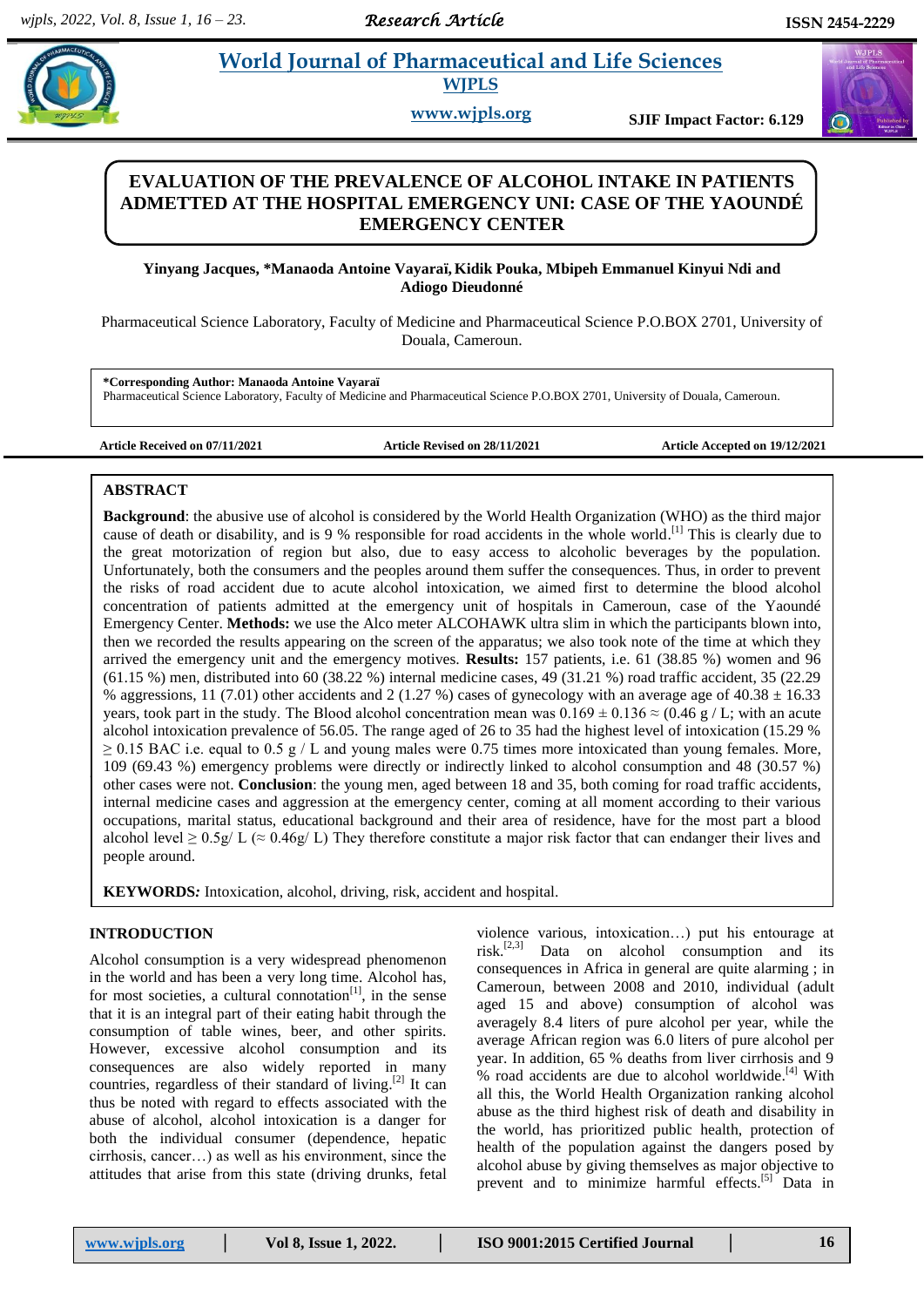Africa and Cameroun associated with the harmful effects of alcohol abuse in hospitals are not yet available. In order to propose action against alcohol abuse, we need information; it is in this line that we propose to carry out a cross-sectional study, consisting of the evaluation of the prevalence of alcohol intake in patients admitted at the emergency unit of the Yaoundé Emergency Center **(CURY).**

### **MATERIALS AND METHODS**

It was the cross-sectional study carried out at the *Yaoundé Emergency Center* from November 20, 2017 to June 30, 2018 (7 months). The study population consisted of patients aged 17 and over who came for emergency care at the *Yaoundé Emergency Center* (CURY) and agree to participate in the study. All patients with mental disorder, the staffs of the structure and patients of age lower than 17 years old were excluded to the study; the minimum sample size was calculated by the *Lorentz* formula and was equal to 163 subjects minimum.

The didactic materials were essentially that used for the collection and analysis of the sample: register, pen, pencil, eraser, paper, computer + printer, structured and anonymous questionnaire. The technical materials were the equipment (Electronic Ethyl meter (Alco HAWK ultra slim) and consumables (Electrics batteries, wipes).

All the administrative authorizations were obtained for the realization of this study, in particular: the ethical clearance signed by the institutional ethical committee of the University of Douala; the research authorization, signed by the director of the *Yaoundé Emergency Center* (CURY). The informed consent form of participants and the formulary were presented to the participants. The technical procedures consist to measurement of the blood alcohol concentration using the Alco HAWK ultra slim.

**Principle** : The alcohol content in the expired alveolar air is determined by the alcoholmeter by means of an electronic sensor ; the blow in air forcefully and steadily into the disposable hygienic mouthpiece ; the device checks the pressure, the flow rate and the duration of breath, then automatically collects  $1 \text{ cm}^3$  of the alveolar air. The operating mode: participants coming to the *Yaoundé Emergency Center* are first approached, and then informed about the study and its purpose, in order to obtain their consent. After obtaining their participation agreements, we gave them anonymity numbers and recorded some personal data such as sex and age. When the subject blew into the breathalyzer through a disposable hygienic mouthpiece; the blood alcohol value displayed on the indicator and the sampling time were immediately read. Finally, the emergency motives of the participants were noted.

## **STATISTICS ANALYSIS**

The data collected was coded and inserted in the Epi Info 7.1.3.0 software and then analysed by software such as Epi Info 7.1.3.0, SPSS 2010, and Excel 2010. We presented the continuous variables on average (standard deviation) and discrete variables in frequencies (percentages). Paired Khi-2 or fisher tests were used for comparisons and to measure associations. The general threshold of significance was set at 5 %.

## **EHTICAL CONSIDERATIONS**

This study was realized in conformity with the bioethical laws; it obtained beforehand, the agreement of the responsible of the region delegation of public health, then the person in charge of the institution where the research will be carried out. This study must respect: (the scientific objective; the choice of the patient on his participation or not in the study; confidentiality of information collected during the recruitment of patients; anonymity of the sample during all the manipulation and during all the operation of treatment of the results and only the people who participate in the study will be able to have access to the information received.

### **RESULTS**

Recruitment of participants was done while respecting the selection criteria for the study, as well as the recruitment period, after which we obtained 157 participants as presented in the flow diagram below.



### **1: Flow diagram**

The statistical analysis performed on the data collected during our survey presents following facts.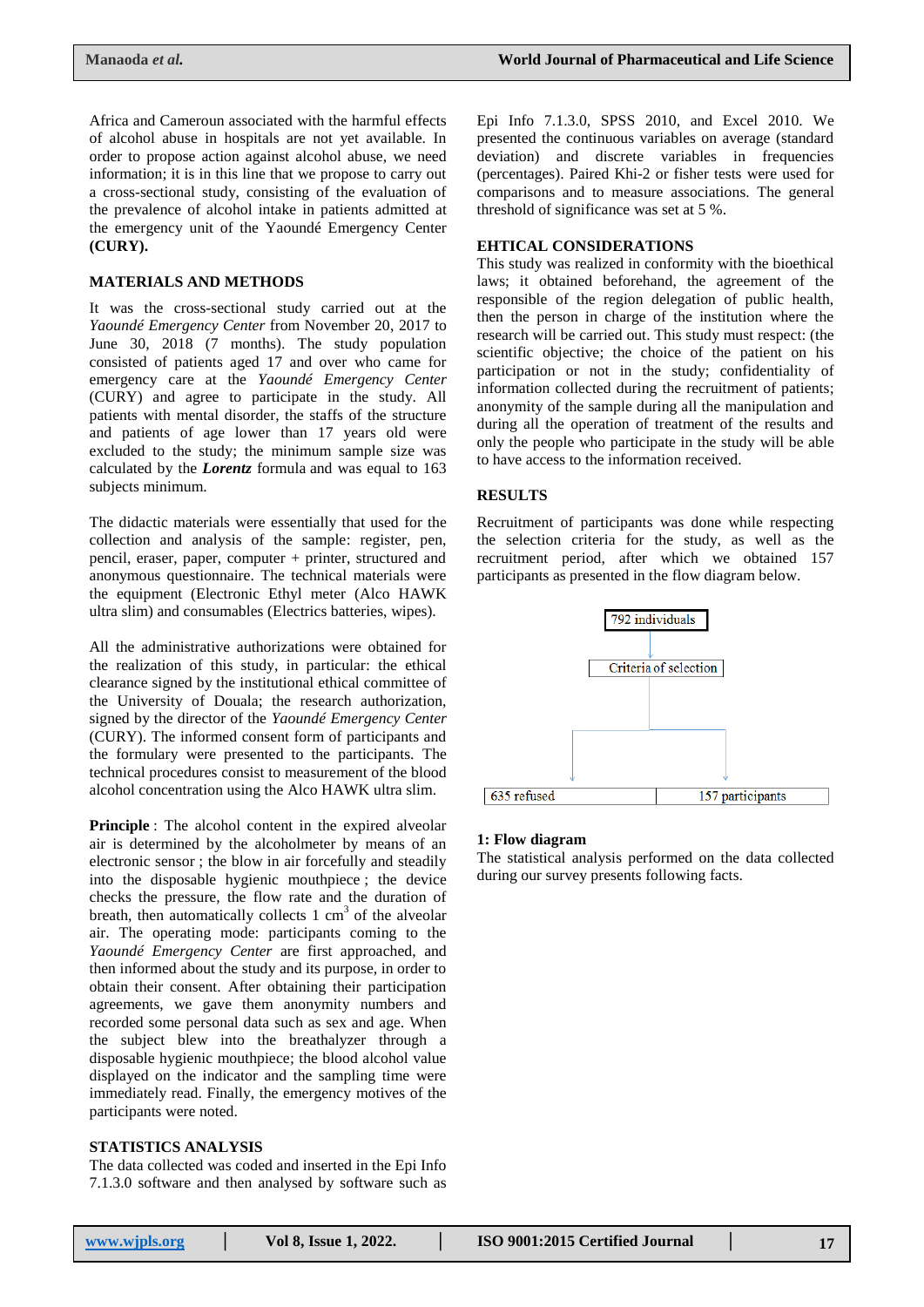# **1) Socio demographic characteristics**

**Table 1: Distribution of participants by gender, by age group, by emergency cases, and by according to alcohol consumption.**

| <b>Parameters</b>                | Frequency | Percentage $(\% )$ |
|----------------------------------|-----------|--------------------|
| Gender                           |           |                    |
| Males                            | 94        | 59.87              |
| Females                          | 53        | 40.13              |
| <b>Total</b>                     | 157       | 100.00             |
| Age group                        |           |                    |
| 18-25                            | 34        | 21.66              |
| 26-35                            | 45        | 28.66              |
| 36-45                            | 20        | 12.74              |
| 46-55                            | 26        | $16 - 56$          |
| 56-65                            | 20        | 12-74              |
| 66-75                            | 9         | 5.73               |
| 75 years+                        | 3         | 1.91               |
| Total                            | 157       | 100.00             |
| <b>Emergency cases</b>           |           |                    |
| Aggression                       | 35        | 22.29              |
| Gynecology                       | 2         | 1.27               |
| Internal medicine                | 60        | 38.22              |
| Other accident                   | 11        | 7.01               |
| Road traffic accident            | 49        | 31.21              |
| <b>Total</b>                     | 157       | 100.00             |
| According to alcohol consumption |           |                    |
| Yes                              | 109       | 69.43              |
| No                               | 48        | 30.57              |
| Total                            | 157       | 100.00             |

### **Gender**

As shown in the **table 1** above, it appears that amongst the 157 participants, 94 (58.87 %) consisted of males and 63 (40.13) of females, for a sex ratio of 2 :3 in favor of the males.

# **Age group**

The same table1 shows that individuals aged between 26 and 35 years are the most represented, with proportion of 28.66 %.

## **Emergency cases**

From table 1 above, we observe that out of the 157 emergency cases, 60 (38.22 %) were internal medicine cases, 49 (31.21 %) were due to road traffic accident and 35 (22.29 %) were due to aggressions.

### **Emergency cases by according to alcohol consumption**

From the **table 1**, we can observe that out of the 157 patients who came for emergency, 109 (69.43 %) consumed alcohol and 48 (30.57 %) did not consume alcohol.

**Table 2: Average age.**

|     | <b>Observations</b> | Mean    | <b>Standard</b><br>deviation | <b>Minimum</b> |       | Median   Maximum | Mode  |
|-----|---------------------|---------|------------------------------|----------------|-------|------------------|-------|
| Age |                     | 40.3758 | 16.3285                      | 19.00          | 35.00 | 79.00            | 26.00 |

The average mean observed is  $40.38 \pm 16.33$  years; with a minimum of 19 years for the youngest and a

maximum of 79 years for the eldest, as shown in the table 2 above.

# **2) Blood-alcohol concentration**

**Table 3: Average blood-alcohol concentration.**

|               | observations | <b>Total</b> | <b>Mean</b> | <b>Standard</b><br><b>Deviation</b> | <b>Minimum</b> | <b>Median</b> | <b>Maximum</b> | Mode |
|---------------|--------------|--------------|-------------|-------------------------------------|----------------|---------------|----------------|------|
| Alcohol Value | 157          | 26.622       | 0.1696      | 0.1365                              | $0.01\,$       | 0.18          | 0.53           | 0.01 |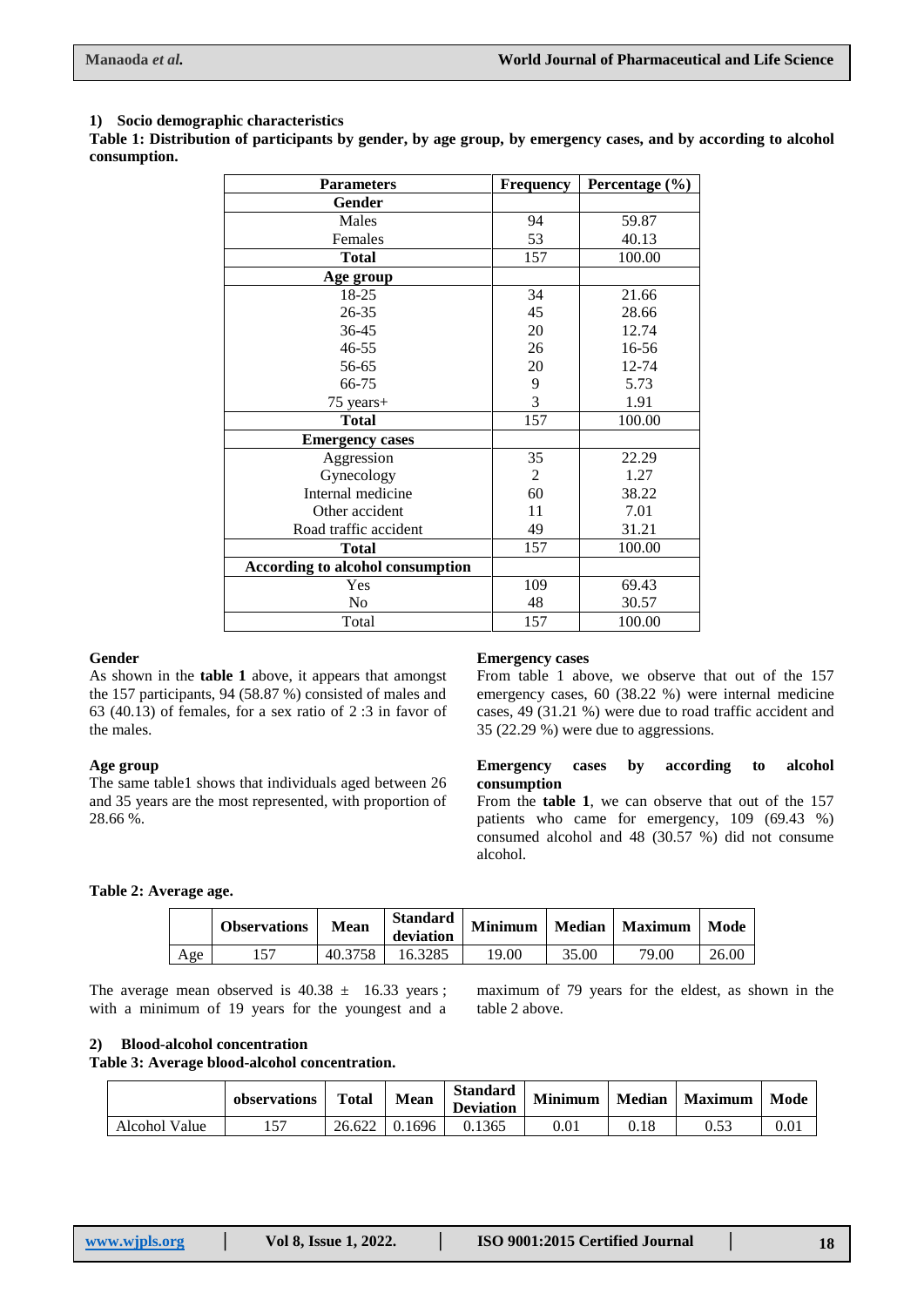The average alcohol level among participants is as  $0.1696 \pm 0.136 \approx 0.45$  g/L) as noted above on the table 3.

| Table 4: Blood-alcohol concentration (BAC) rates by level of blood-alcohol concentration (BAC). |  |  |  |  |  |
|-------------------------------------------------------------------------------------------------|--|--|--|--|--|
|-------------------------------------------------------------------------------------------------|--|--|--|--|--|

| Range of alcohol value | <b>Frequency</b> | Percentage (%) |
|------------------------|------------------|----------------|
| $0.00 - 0.15$          | 69               | 43.95          |
| $0.16 - 0.30$          | 58               | 36.94          |
| $0.31 - 0.50$          | 24               | 15.29          |
| $0.51 - 0.99$          |                  | 3.82           |
| Total                  | 157              | 100.00         |

It can be observed that 88 individuals, that is the majority of participants, had a blood-alcohol level  $\geq$  (0.50 g/L; what gives us prevalence of alcohol intoxication of the order of 56.05 %.

## **3) Blood-alcohol level according to age and to gender Tableau 5**: **Cross tabulation of alcohol level by age group.**

| <b>Alcohol value</b> | $0.00 - 0.15$ | $0.16 - 0.30$ | $0.31 - 0.50$ | $0.51 - 0.99$ |              |
|----------------------|---------------|---------------|---------------|---------------|--------------|
| Gender               |               |               |               |               | <b>Total</b> |
| Males                | 35(37.2)      | 39(41.5)      | 16(17.0)      | 4(4.3)        | 94 (59.87 %) |
| Females              | 34(54.0)      | 19 (30.2)     | 8(12.7)       | 2(3.2)        | 63 (40.13 %) |
| Total                | 69 (100.0)    | 58 (100.0)    | 24 (100.0)    | 6(100.0)      | 157 (100.0)  |
| <b>Age Group</b>     |               |               |               |               |              |
| $18-25$ years        | 11 (15.59)    | 13 (22.4)     | 6(25.0)       | 4(66.7)       | 34(21.7)     |
| $26-35$ years        | 21 (30.4)     | 18 (31.0)     | 6(25.0)       | 0(0.0)        | 45 (28.7)    |
| $36-45$ years        | 7(10.1)       | 8(13.8)       | 5(20.8)       | 0(0.0)        | 20(12.7)     |
| $46-55$ years        | 14(20.3)      | 9(15.5)       | 3(12.5)       | 0(0.0)        | 26(16.6)     |
| $56-65$ years        | 7(10.1)       | 8 (13.8)      | 3(12.5)       | 2(33.3)       | 20(12.7)     |
| 66-75 years          | 6(8.7)        | 2(3.4)        | 1(4.2)        | 0(0.0)        | 9(5.7)       |
| $75$ years+          | 3(4.3)        | 0(0.0)        | 0(0.0)        | 0(0.0)        | 3(1.9)       |
| Total                | 69 (100.0)    | 58 (100.0)    | 24 (100.0)    | 6(100.0)      | 157 (100.0)  |

 $P = 0.72$ 

# **Gender**

The proportion of females (54.0 %) greater than those males (37.2 %), for blood-alcohol values contained in the range of sobriety; beyond this interval, the proportions are reversed. In addition, the ratio of blood-alcohol level of females to males  $\geq 0.50g/L$  is 4 : 3 and 3 : 4 for values  $\leq$  0.50g/L which means that females certainly have lower blood-alcohol levels than males, but also quite high.

### **Age group**

**Note**: Alcohol level (g /L), 0.15 BAC = 0.50 g /L. (% of individuals)

The age group ranging from 26 to 35 years, is the most affected by highest alcohol level at 18 % for value between 0.16 to 0.30 BAC, to 6 % for values  $\geq 0.31$ BAC but has no significant difference as compared to the other age group ( $p = 0.72$ ). Moreover, this same group has the highest sobriety levels of about 30.4 %. The second most affected group by high blood-alcohol levels is the age group ranging from 18 to 25 years and still has no significant difference as compared to others ( $p =$ 0.17).

**4) Blood alcohol level according to occupation, to level of study, to marital status, to area of residence, and by according to time of arrival at the Emergency**.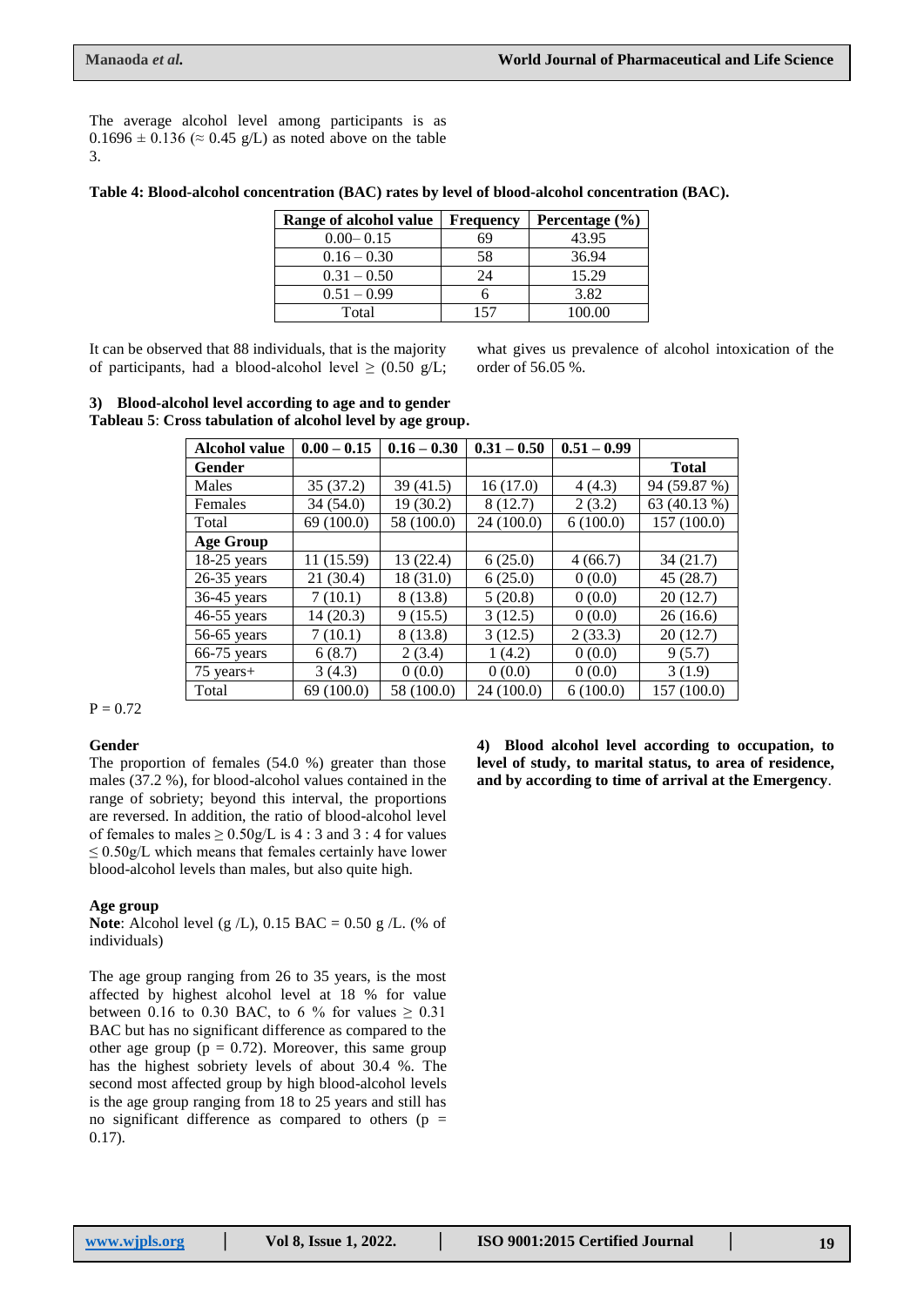|  |  |  | Table 6: Cross-tabulation of alcohol level by different parameters. |
|--|--|--|---------------------------------------------------------------------|
|--|--|--|---------------------------------------------------------------------|

| <b>Alcohol value</b>      | $0.00 - 0.15$           | $0.16 - 0.30$       | $0.31 - 0.50$ | $0.51 - 0.99$       |              |
|---------------------------|-------------------------|---------------------|---------------|---------------------|--------------|
| <b>Occupations</b>        |                         |                     |               |                     | <b>Total</b> |
| Army                      | 5(7.2)                  | 10(17.2)            | 5(20.8)       | 0(00)               | 20(12.7)     |
| Clergy                    | 2(2.9)                  | 0(00)               | 0(00)         | 0(00)               | 2(1.3)       |
| Driver                    | $\overline{9}$ (13.0)   | 13(22.4)            | 4(16.7)       | 0(00)               | 26(16.6)     |
| Farmer                    | 3(4.3)                  | 2(3.4)              | 1(4.2)        | 1(16.7)             | 7(4.5)       |
| Hospital worker           | 3(4.3)                  | 1(1.7)              | 0(00)         | 0(00)               | 4(2.5)       |
| House wife                | 3(4.3)                  | 1(1.7)              | 0(00)         | 0(00)               | 4(2.5)       |
| Night worker              | 7(10.1)                 | 7(12.1)             | 4(16.7)       | 1(16.7)             | 19(12.1)     |
| Office worker             | 7(10.1)                 | 3(5.2)              | 1(4.2)        | 0(00)               | 11(7.0)      |
| Retire worker             | 5(7.2)                  | 1(1.7)              | 0(00)         | 0(00)               | 6(3.8)       |
| Student                   | 7(10.1)                 | 7(12.1)             | 3(12.5)       | $\frac{1}{4(66.7)}$ | 21 (13.4)    |
| Teacher                   | 2(2.9)                  | 0(00)               | 0(00)         | 0(00)               | 2(1.3)       |
| Technician                | 7(10.1)                 | 3(5.2)              | 0(00)         | 0(00)               | 10(6.4)      |
| Trader                    | 7(10.1)                 | 3(5.2)              | 1(4.2)        | 0(00)               | 6(3.8)       |
| Unemployed                |                         | $\frac{1}{7}(12.1)$ | 5(20.8)       | 0(00)               | 19(12.1)     |
| <b>Total</b>              | 69 (100.0)              | 58 (100.0)          | 24 (100.0)    | 6(100.0)            | 157 (100.0)  |
| Level of study            |                         |                     |               |                     | <b>Total</b> |
| High school               | 9(13.0)                 | 7(12.1)             | 6(25.0)       | 1(16.7)             | 23(14.6)     |
| No education              | 11(15.9)                | 14(24.1)            | 9(37.5)1      | 1(16.7)             | 35 (22.3)    |
| Primary                   | 18(26.1)                | 17(29.3)            | 4(16.7)       | 1(16.7)             | 40(25.5)     |
| Secondary                 | 11(15.9)                | 12(20.7)            | 3(12.5)       | 3(50.0)             | 29 (18.5)    |
| University                | 20(29.0)                | 8(13.8)             | 2(8.3)        | 0(0.0)              | 30(19.1)     |
| <b>Total</b>              | $\overline{69}$ (100.0) | 58 (100.0)          | 24 (100.0)    | 6(100.0)            | 157 (100.0)  |
| <b>Marital status</b>     |                         |                     |               |                     | <b>Total</b> |
| Divorce                   | 5(7.2)                  | 4(6.90)             | 3(12.5)       | 1(16.7)             | 13(8.3)      |
| Married                   | 27(39.1)                | 18(31.03)           | 7(29.2)       | 0(0.0)              | 52(33.1)     |
| Single                    | 25(36.2)                | 26(44.83)           | 11(45.8)      | 4(66.7)             | 66 (42.0)    |
| Widow/widower             | 12(17.4)                | 10 (17.24)          | 3(12.5)       | 1(16.7)             | 26(16.6)     |
| <b>Total</b>              | 69 (100.0)              | 58 (100.0)          | 24 (100.0)    | 6(100.0)            | 157 (100.0)  |
| Area of residence         |                         |                     |               |                     | Total        |
| Rural                     | 22(31.9)                | 30(51.7)            | 14(58.3)      | 2(33.3)             | 68 (43.3)    |
| Semi urban                | 20(29.0)                | 12(20.7)            | 3(12.5)       | 2(33.3)             | 37(23.6)     |
| Urban                     | 27(39.1)                | 16(27.6)            | 7(29.2)       | 2(33.3)             | 52(33.1)     |
| <b>Total</b>              | 69 (100.0)              | 58 (100.0)          | 24 (100.0)    | 6(100.0)            | 157 (100.0)  |
| Time of arrival at        |                         |                     |               |                     | Total        |
| emergency<br>$OH - 1H59M$ | 5(7.2)                  | 26(40.0)            | 5(29.4)       | 5(83.3)             | 41(26.1)     |
| $3H - 5H59M$              | 27(39.1)                | 18 (27.7)           | 7(41.2)       | 1(16.7)             | 53 (33.8)    |
| $6H - 8H59M$              | 25(36.2)                | 11(16.9)            | 4(23.5)       | 0(0.0)              | 40(25.5)     |
| $9H+$                     | 12(17.4)                | 10(15.4)            | 1(5.9)        | 0(0.0)              | 23(14.6)     |
| <b>Total</b>              | 69 (100.0)              | 58 (100.0)          | 24 (100.0)    | 6(100.0)            | 157 (100.0)  |

## **\*Cross tabulation of alcohol level by occupation. Note: alcohol level (g/L), 0.15 BAC = 0.50g/L. (% of individuals)**

From the study, we see that the drivers are the most affected by highest alcohol level at 22.4 % for values between 0.16 to 0.30 BAC, to 4 % for values  $\geq$  0.31BAC but don't have any significant difference as compared to the others ( $p = 0.39$ ). Moreover, this same group has the highest sobriety levels of about 13 % the second most affected group by high blood-alcohol levels are the army followed by students, night workers and the unemployed. The army equally have a high level alcohol consumption with a significant difference as compared to other occupation  $(p = 0.05)$ .

### **\*Cross tabulation of alcohol level by level of study Note: Alcohol level (g/L), 0.15 BAC = 0.50g/L. (% of individuals)**

From this study, we see that the uneducated are the most affected by highest alcohol level at 24.1 % for values between 0.16 to 0.30 BAC, to 33.33 % for values  $\geq 0.31$ BAC and has the significant difference as compared to others ( $p = 0.05$ ). The university graduates equally have a significant difference as compared to others  $(p= 0.05)$ and equally have the highest sobriety levels of about 29.0 % ; the second most affected group by high bloodalcohol levels are the primary school leavers with 25.0 % for value  $\geq 0.16$  followed by secondary school graduates.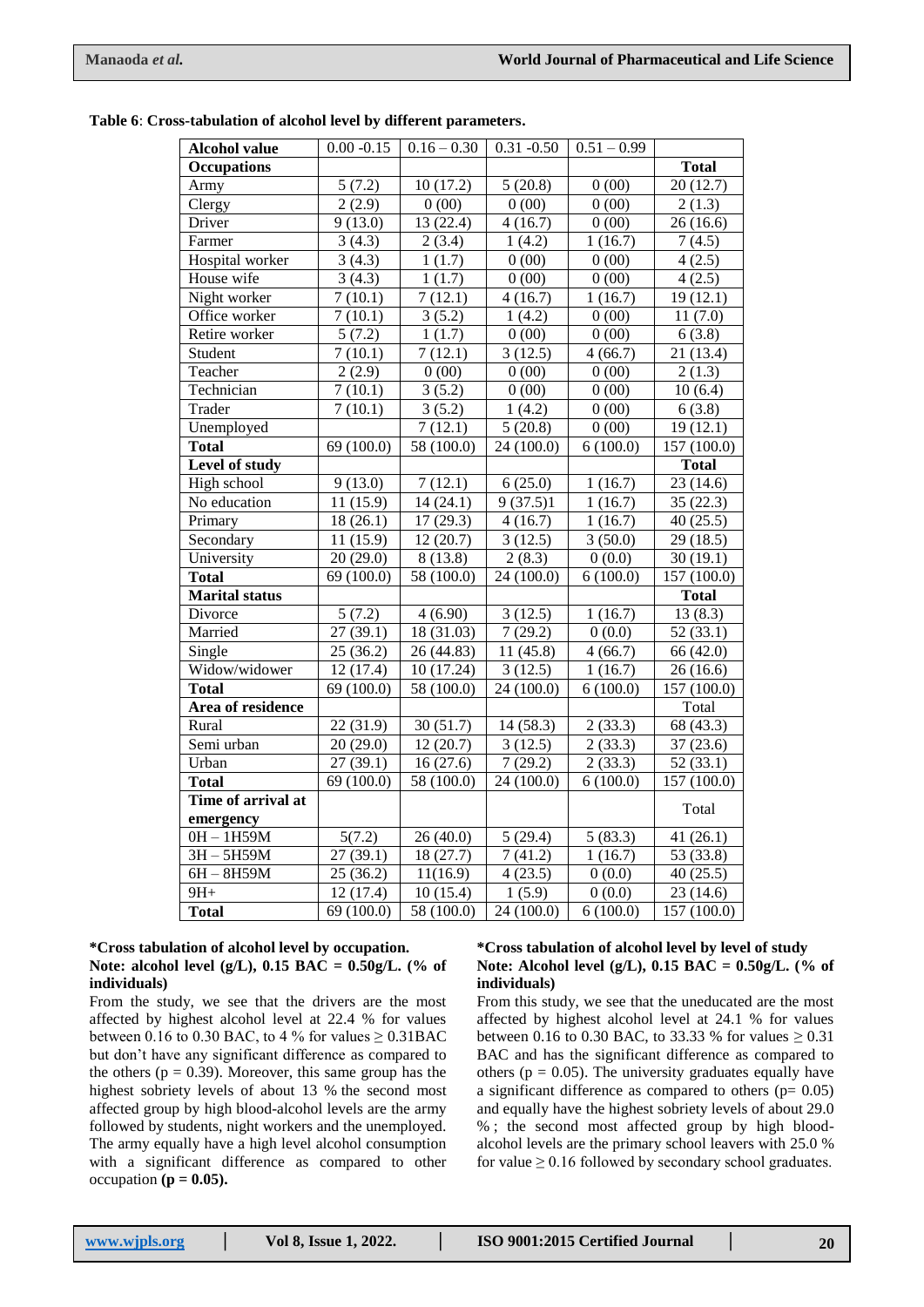#### **\*Cross tabulation of alcohol level by marital status. Note: Alcohol level (g/L), 0.15 BAC = 0.50g/L. (% of individuals)**

This table shows us that the single individuals are the most affected by highest alcohol level at 44.83 % for values between 0.16 to 0.30 BAC, to 50.00 % for values  $\geq$  0.31 BAC but do have any significant difference as compared to other marital status ( $p = 0.20$ ).the married individuals have the highest sobriety levels of about 39 %.Though they represent the second most affected group by high blood-alcohol levels with 28.40 % for value  $\geq$ 0.16 followed by widows / widowers.

**\*Cross tabulation of alcohol level by area of residence**

# **Note: Alcohol level (g/L), 0.15 BAC = 0.50g/L. (% of individuals).**

From our study we see that inhabitants of rural areas are the most affected by highest alcohol level at 51.7 % for values between 0.16 to 0.30 BAC, to 53.33 % for values  $\geq$  0.31BAC and have a great significance as compared as compared to the other areas of residence  $(p = 0.02)$ . The inhabitants of urban areas have the highest sobriety levels of about 39.1 %, though they represent the second most affected group by high blood-alcohol levels with 28.40 % for values  $\geq$  0.16 followed by semi-urban areas dwellers.

# **\*Cross tabulation of alcohol level by time of arrival at the emergency**

Note: Alcohol level (g/L),  $0.15$  BAC =  $0.50$ g/L. (% of individuals).

In this cross tabulation, we noticed that most participants came for emergency in the time range 3H- 5H59 after consumption of alcohol with value 53 (33.8 %). We noticed a decrease in alcohol value with increase in time of arrival at the emergency ; from the time range 0H-2H59M to the range 3H- 5H59M, we observed the drastic decrease of alcohol value with time (i.e.40.0 % to 27.7 % for alcohol value ranging from  $0.16 - 0.30$  and 7.2 % to 39.1 % for alcohol value ranging from  $0.00 -$ 0.15).

# **DISCUSSION**

The observation made from the various results thus obtained enabled us to point out certain important aspects : **The participation rate** is quite low on the order of 19.82 % with just 63 (40.13 %) women compared to 94 (59.87 %) men for a total of 157 participants **; Figure 1**.This is mainly due to the skepticism of some participants and some caretakers, not being accustomed for most of them, to submit to such a singular study in the current socio-cultural context. **Blood alcohol concentration (BAC):** The average blood-alcohol level among participants is around 0.169 BAC (≈ 0.46g/L). **Tab1. Blood alcohol concentration (BAC) in relation to age :**The prevalence of acute alcohol intoxication in this study is 56.05 % ; it is supported by the blood alcohol content of **the** vast majority of participants whose age range is between 26 and 35 years (15.28 %  $\geq$  0.5g/L) and have no

significance difference as compared to the other age group. ( $p = 0.7$ ). The 18 to 25 age group is the second largest in terms of high blood-alcohol content, at 14.65 %, followed by 36 to 45 years and 56 to 65 years (08.28 %). These results are corroborated by the studies are by Mezey and al.<sup>[6]</sup> WHO pointed out that young people are more likely to consume a lot of alcohol, so a high blood alcohol content if raised on an ad hoc basis, because of their young age, compared to the older ones. The  $WHO^{[5]}$ outbid by noting that the 15 to 29 age group is the largest consumer of alcohol and obviously has the highest alcohol level of all other age categories. However, one can notice a difference in the age group ([18 - 25] and [20 - 34]) ; this may be due to the fact that young people under the age of 21 (except emancipated minors, aged 17 to 20) in Cameroun are not allowed to consume alcohol or at least to bars. On the other hand, this interval [20 - 34] has the highest percentage even in the range of the sobriety; it could be said that the individuals included in this age group, constituted the majority in the recruited population.

**Blood alcohol concentration (BAC) in relation to sex**: Overall, the results show relatively low levels of bloodalcohol among women compared to men, and more pronounced sobriety among women **(Tableau 2**). As a result, they are corroborated by studies by Lammers and  $al^{[7]}$  Mezey and  $al^{[6]}$  and Mishra and  $al^{[11]}$ , which showed that women eliminated alcohol faster because of more intense ADH activity. Vaubourdolle and  $al^{[10]}$  also believed that male hormones tend to reduce ADH activity. Nevertheless, it could be noted that the ratio of 3: 4 in favor of women would have a noticeable influence on these results.

**Blood concentration (BAC) in relation to time of arrival at the emergency unit:** From the study, we noticed that most participants came for emergency in the time range 3H – 5H59M after consumption of alcohol with value 53 (33.8 %). We noticed a decrease in alcohol value with increase in time of arrival at the emergency, from the time range  $OH - 2H59$  to time range  $3H - 59M$ , we observed a drastic decrease of alcohol value with time (i.e. 40.0 % to 27.7 % for alcohol value ranging from 0.16 – 0.30 and 7.2 % to 39.1 % for alcohol value ranging from  $0.00 - 0.15$ . This change could be due to the distance from the incident scene to the hospital or due to the availability of transportation means.

**Blood concentration (BAC) in relation in according to occupation :** From the study, we see that the drivers are the most affected by highest alcohol levels at 22.4 % for values between 0.16 to 0.30 BAC, to 4 % for values  $\geq$ 0.31 BAC, but have no significant difference as compared to the other occupations ( $\mathbf{p} = 0.39$ ). Moreover, this same group has the highest sobriety levels of about 13 % ; the second most affected group by high bloodalcohol levels are the army followed by students, night workers and the unemployed. The army equally have high alcohol level representing a high consumption of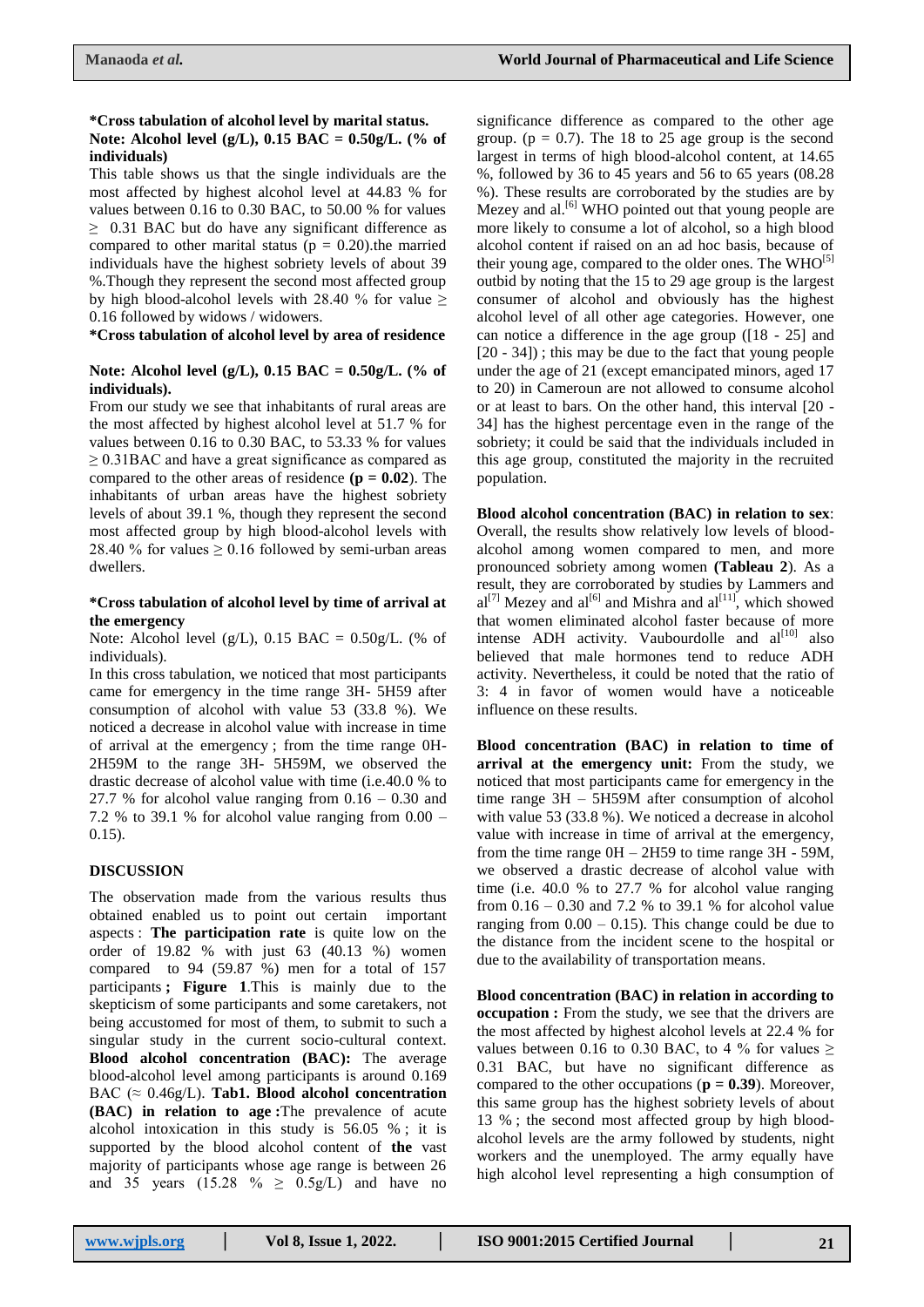alcohol and represent a significant difference as compared to other occupations ( $p = 0.05$ ). Our results however show blood alcohol levels  $\geq 0.5$  g/L in 22.4 % drivers. These results are similar to those of Gjerde and  $al^{[8]}$  who found that 64.3 % of motorists who died in traffic accidents in Norway between 2006 and 2008 had a blood alcohol level  $\geq 0.5$  g/L. However, according to Fell JC and  $al^{[5]}$ , 23 of vehicle owners and 27 % of motorcyclists involved in traffic accidents had BACs  $\geq 0.5$  g/L, in 2009 in the USA. A relatively low participation rate of motorists would explain the difference between the observations made by Fell JC and al and our projections. We also notice a high level of alcohol with the students, the army and the night workers.

**Blood concentration (BAC) in relation in according to emergency problem:** Our results, however, show blood alcohol levels  $\geq 0.50g/L$ , 22.4 % drivers. These results are similar to those of Gjerde et  $al^{[8]}$  who found that 64.30 % of motorists who died in traffic accidents in Norway between 2006 and 2008 had a blood alcohol level  $\geq$  0.5 g/L. However, according to Fell JC et al<sup>[9]</sup>, 23 % of vehicle owners and 27 % of motorcyclists involved in traffic accidents had BACs  $\geq$  0.5 g/L in 2009 in the USA. A relatively low participation rate of motorists would explain the difference between the observations made by Fell JC et al and our projections. According to Juliode Carvalho Ponce and al, Daniel Romero Munoz and al, and finally Gabriel Andreuccetti and al on their study on Alcohol-related traffic accidents with fatal outcomes in the city of Sao Paulo in May 2011 states that alcohol is associated with nearly half of all traffic accident deaths in the city of Sao Paulo, especially for days and times associated with parties and bars (weekends between 12 a.m. and 6 a.m.). In addition, Amira D.<sup>[10]</sup> and researchers from the forensic Department of the University of Oran<sup>[8]</sup> estimate that at ethanol levels of  $\geq$  3g/L, the subject is in a state of ethyl coma ; or 6 (3.82 %) of the 157 participants in our study had  $BACs \geq 3g/L$  (**Tableau 3**) and still had their lucidity, to point of getting behind the wheel. This can be explained by the chronicity in the consumption of this psychoactive substance, which results following adaptation, to a tolerance on the part of certain subjects of the high doses of alcohol, and an effective resistance to the effects which result from it.

**Blood alcohol concentration (BAC) according to level of study:** Our study show that the uneducated are the most affected by highest alcohol level at 24.1 % for values between 0.16 to 0.30 BAC, to 33.33 % for values  $\geq$  0.31 BAC and has a significant difference with the other group ( $\mathbf{p} = 0.05$ ). The university graduates equally have a significant difference as compared to others ( $p =$ 0.05) and equally have the highest alcohol sobriety levels of about 29.0 % ; the second most affected by high blood-alcohol levels are the primary school leavers with 20.0 % for value  $\geq$  0.16 g/L followed by secondary school graduates. The significant difference of university

graduates could be as a result of unemployment of some, pear pressure from family due to the unemployed status and also due to exposure to a standard of living back in the university but we equally notice that they have the highest sobriety levels which could be due to their high level of education and also due to the fact that some of them are workers. This work goes in accordance to the work of Dan J Neal and al, in 2007 that says that most people who didn't undergo a formal education are more prone to high rate of alcohol consumption due to the fact that they are less aware of the consequences of alcohol.

**Blood alcohol concentration (BAC) according to marital status:** From our study we see that the single individuals are the most affected by highest alcohol level at 44.83 % for values between 0.16 to 0.30 BAC, to 50.00 % for values  $\geq$  0.31 BAC but not have any significant difference as compared to the other marital status (**p 0.20**). The married individuals have the highest sobriety levels of about 39. Though they represent the second most affected group by high blood-alcohol levels with 28.40 % for values  $\geq$  0.16 followed by widows/widowers. This work goes in accordance with Chris Power and al, in their longitudinal cohort study of 1999 on alcohol consumption and marital status where they found out that heavy drinker were the single and the divorce.

**Blood alcohol concentration (BAC) according to area of residence** : From our study, we see that inhabitants of rural areas are the most affected by highest alcohol level at 51.7 % for values between 0.16 to 0.30 BAC, to 53.33 % for values  $\geq$  0.31 BAC and have a great significance as compared to the other areas of residence (**p = 0.02**). The inhabitants of urban areas have the highest sobriety levels of about 39.1 %, though they represent the second most affected group by high blood-alcohol levels with 28.40 % for value  $\geq$  0.16 followed by semi-urban areas dwellers.

The inhabitants of rural areas represent this high level of alcohol may be due to the fact that some of them are farmers and uneducated and also the fact that they have access to power quality liquors and traditional made liquors which have a less costly. This study, goes in the line with Gill Valentine and al in 2008 and Johon B Saunders and al in 1993, which showed that alcohol related harm and heavy alcohol consumption where mostly in the rural areas due to the nature of the rural lifestyle, community spaces, intergenerational relationships and also due to the fact that the low on alcohol were not implemented there.

# **CONCLUSION**

The study revealed that young men aged 18 to 35, both coming for road traffic accidents, internal medicine cases, gynecological problems and aggressions at the emergency center, coming at all time of the day according to their various occupations, marital status, educational background and their area of residence have